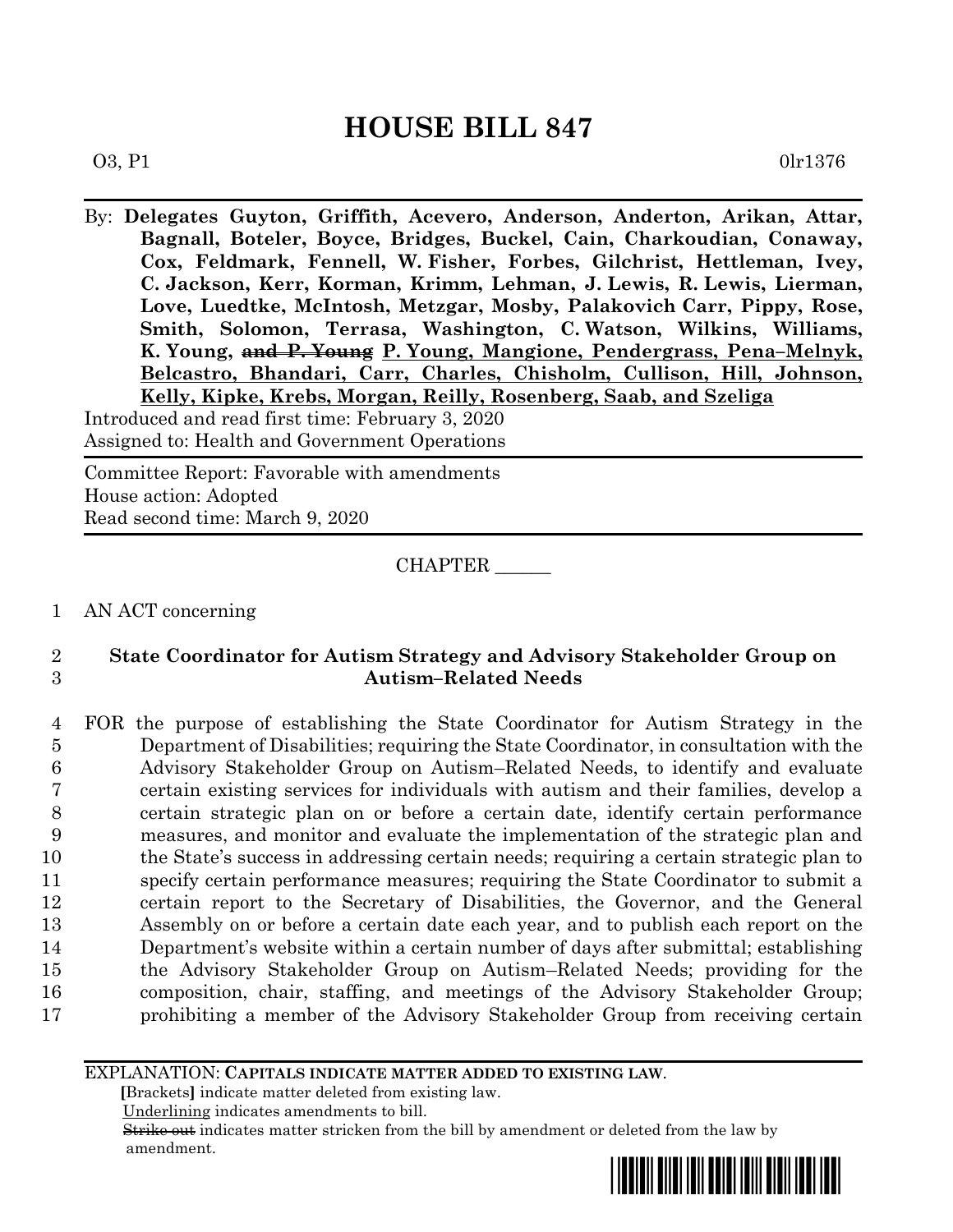## **HOUSE BILL 847**

 compensation, but authorizing the reimbursement of certain expenses; requiring the Advisory Stakeholder Group to work with the State Coordinator and make recommendations regarding certain matters; providing that the State Coordinator is a member of the Maryland Commission on Disabilities; and generally relating to the State Coordinator for Autism Strategy and the Advisory Stakeholder Group on Autism–Related Needs.

- BY repealing and reenacting, without amendments,
- Article Human Services
- Section 7–101(a), (c), and (d)
- Annotated Code of Maryland
- (2019 Replacement Volume and 2019 Supplement)
- BY adding to
- Article Human Services
- Section 7–111 and 7–112
- Annotated Code of Maryland
- (2019 Replacement Volume and 2019 Supplement)
- BY repealing and reenacting, with amendments,
- Article Human Services
- Section 7–120(a)
- Annotated Code of Maryland
- (2019 Replacement Volume and 2019 Supplement)
- SECTION 1. BE IT ENACTED BY THE GENERAL ASSEMBLY OF MARYLAND,
- That the Laws of Maryland read as follows:
- 
- **Article – Human Services**
- 7–101.
- (a) In this subtitle the following words have the meanings indicated.
- (c) "Commission" means the Maryland Commission on Disabilities.
- (d) "Department" means the Department of Disabilities.
- **7–111.**

 **(A) THERE IS A STATE COORDINATOR FOR AUTISM STRATEGY IN THE DEPARTMENT.**

 **(B) THE STATE COORDINATOR FOR AUTISM STRATEGY, IN CONSULTATION WITH THE ADVISORY STAKEHOLDER GROUP ON AUTISM–RELATED NEEDS ESTABLISHED UNDER § 7–112 OF THIS SUBTITLE, SHALL:**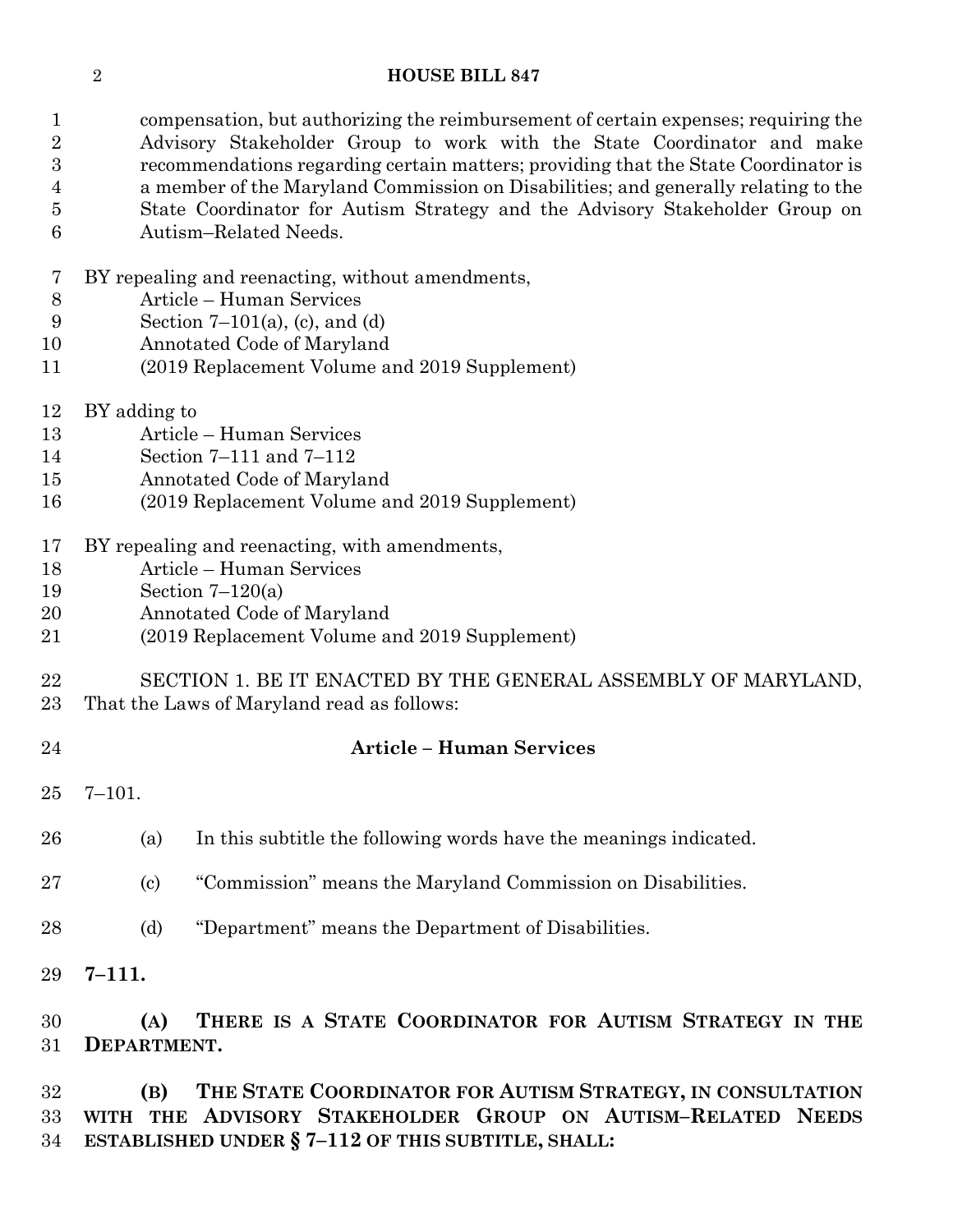**HOUSE BILL 847** 3

 **(1) IDENTIFY AND EVALUATE EXISTING PUBLIC, PRIVATE, AND NONPROFIT SERVICES FOR INDIVIDUALS WITH AUTISM AND THEIR FAMILIES;**

 **(2) ON OR BEFORE JULY 1, 2021, DEVELOP A STRATEGIC PLAN FOR ADDRESSING AUTISM–RELATED NEEDS IN THE STATE, INCLUDING, AT A MINIMUM, NEEDS IN THE AREAS OF EMPLOYMENT, HOUSING, HEALTH CARE, TRAINING FOR FIRST RESPONDERS AND CRIMINAL JUSTICE PROFESSIONALS, AND IDENTIFICATION AND INTERVENTION;**

 **(3) IDENTIFY NATIONAL BENCHMARKS AND OTHER PERFORMANCE MEASURES TO BE INCLUDED IN THE STRATEGIC PLAN AND USED IN EVALUATING THE SUCCESS OF THE STATE IN ADDRESSING AUTISM–RELATED NEEDS; AND**

 **(4) MONITOR AND EVALUATE THE IMPLEMENTATION OF THE STRATEGIC PLAN AND THE SUCCESS OF THE STATE IN ADDRESSING AUTISM–RELATED NEEDS, INCLUDING SUCCESS IN MEETING NATIONAL BENCHMARKS.**

 **(C) THE STRATEGIC PLAN REQUIRED UNDER SUBSECTION (B) OF THIS SECTION SHALL SPECIFY PERFORMANCE MEASURES, INCLUDING ANY NATIONAL BENCHMARKS, FOR MONITORING AND EVALUATING SUCCESS IN ADDRESSING AUTISM–RELATED NEEDS IN THE STATE INCLUDING, AT A MINIMUM, THE FOLLOWING:**

 **(1) REDUCING THE UNEMPLOYMENT AND UNDEREMPLOYMENT RATES OF PEOPLE WITH AUTISM;**

 **(2) IMPROVING POSTSECONDARY TRANSITION SERVICES AND GRADUATION RATES;**

 **(3) INCREASING DEGREE–GRANTING COLLEGE ADMISSION AND PARTICIPATION AND POSTSECONDARY VOCATIONAL INTERNSHIPS AND APPRENTICESHIPS LEADING TO LICENSURE;**

 **(4) INCREASING THE AVAILABILITY OF SAFE, AFFORDABLE, AND ACCESSIBLE HOUSING;**

 **(5) IDENTIFYING AND REDUCING THE NEGATIVE PHYSICAL AND MENTAL HEALTH OUTCOMES OF PEOPLE WITH AUTISM, INCLUDING:**

 **(I) IDENTIFYING AND IMPROVING CAREGIVER AND FAMILY SUPPORT AND RESPITE SERVICES;**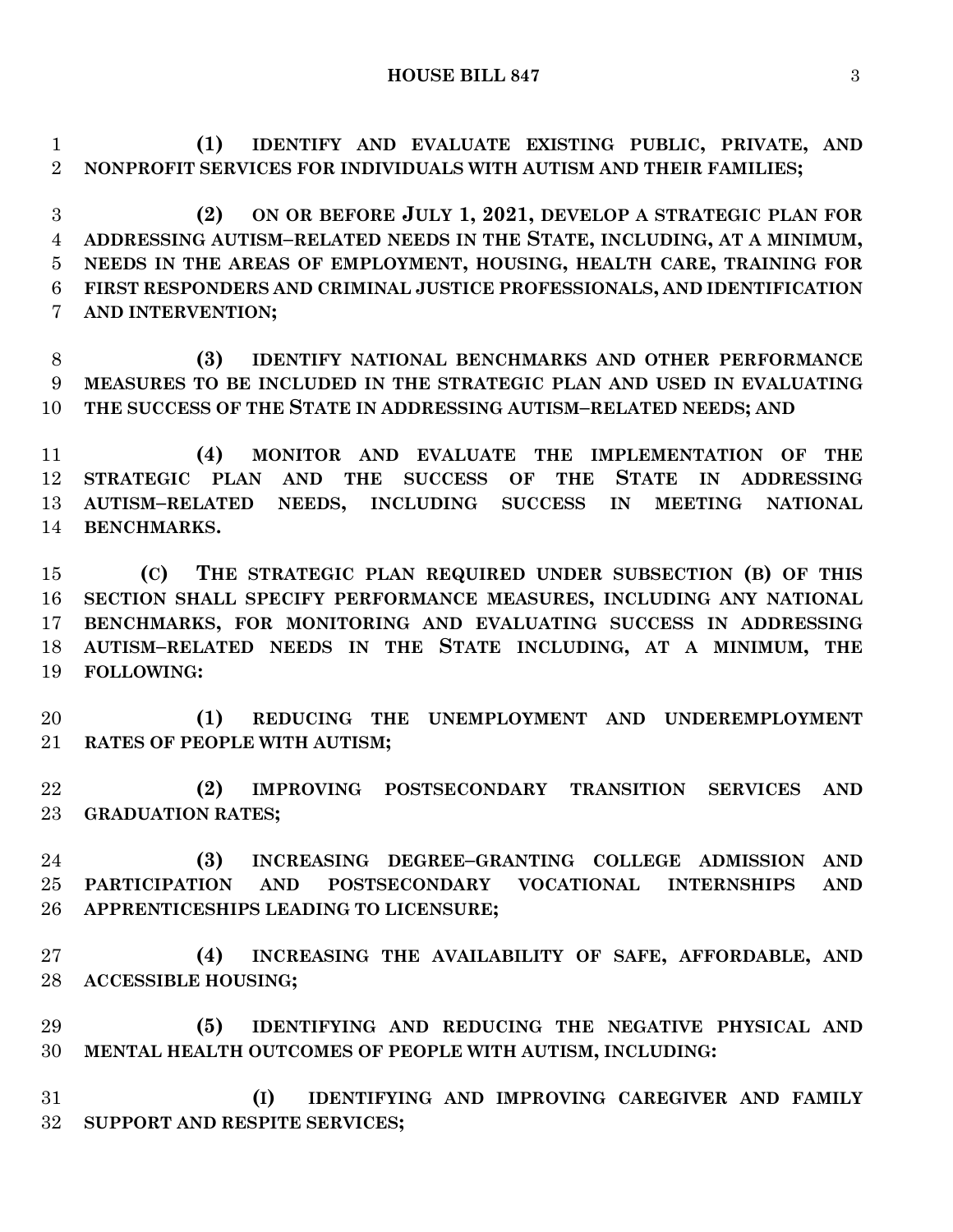|                                  | <b>HOUSE BILL 847</b><br>$\overline{4}$                                                                                                                                                                                                                                                                                                                                                                          |
|----------------------------------|------------------------------------------------------------------------------------------------------------------------------------------------------------------------------------------------------------------------------------------------------------------------------------------------------------------------------------------------------------------------------------------------------------------|
| $\mathbf{1}$<br>$\overline{2}$   | (II)<br>EVALUATING NEED AND IMPLEMENTATION STRATEGIES<br>FOR THE ADULT AUTISM WAIVER;                                                                                                                                                                                                                                                                                                                            |
| 3<br>$\overline{4}$              | THE AUTISM WAIVER<br>REDUCING WAIT TIMES FOR<br>(III)<br><b>REGISTRY;</b>                                                                                                                                                                                                                                                                                                                                        |
| $\overline{5}$<br>6              | PROMOTING SOCIAL INCLUSION AND UNDERSTANDING FOR<br>(IV)<br>PEOPLE WITH AUTISM; AND                                                                                                                                                                                                                                                                                                                              |
| 7<br>8<br>9                      | ENSURING EQUITABLE ACCESS TO DIAGNOSTIC AND<br>(V)<br>THERAPEUTIC SUPPORT SERVICES IN RURAL AREAS AND FOR UNDERSERVED<br>POPULATIONS; AND                                                                                                                                                                                                                                                                        |
| 10<br>11<br>12<br>13<br>14       | (6)<br>EVALUATING THE NEED FOR AND MAKING RECOMMENDATIONS<br>REGARDING TRAINING PROGRAMS FOR LAW ENFORCEMENT, CRIMINAL JUSTICE<br>PROFESSIONALS, OR OTHER FIRST RESPONDERS THAT ADDRESS THE EFFECTIVE<br>RECOGNITION OF AND RESPONSE TO THE NEEDS OF INDIVIDUALS WITH AUTISM AND<br>THEIR CAREGIVERS.                                                                                                            |
| 15<br>16<br>17<br>18<br>19<br>20 | ON OR BEFORE JULY 1 EACH YEAR, BEGINNING IN 2021, THE<br>(1)<br>(D)<br>STATE COORDINATOR FOR AUTISM STRATEGY SHALL SUBMIT A REPORT TO THE<br>SECRETARY OF DISABILITIES, THE GOVERNOR, AND, IN ACCORDANCE WITH §<br>2-1257 OF THE STATE GOVERNMENT ARTICLE, THE GENERAL ASSEMBLY ON THE<br>DEVELOPMENT, IMPLEMENTATION, AND EFFECTIVENESS OF THE STRATEGIC PLAN<br>REQUIRED UNDER SUBSECTION (B) OF THIS SECTION. |
| 21<br>22<br>23                   | WITHIN 30 DAYS AFTER A REPORT REQUIRED UNDER PARAGRAPH<br>(2)<br>(1) OF THIS SUBSECTION IS SUBMITTED, THE STATE COORDINATOR FOR AUTISM<br>STRATEGY SHALL PUBLISH THE REPORT ON THE DEPARTMENT'S WEBSITE.                                                                                                                                                                                                         |
| 24                               | $7 - 112.$                                                                                                                                                                                                                                                                                                                                                                                                       |
| 25<br>26                         | THERE IS AN ADVISORY STAKEHOLDER GROUP ON AUTISM-RELATED<br>(A)<br>NEEDS.                                                                                                                                                                                                                                                                                                                                        |
| 27<br>28                         | THE ADVISORY STAKEHOLDER GROUP ON AUTISM-RELATED NEEDS<br>(B)<br><b>CONSISTS OF THE FOLLOWING MEMBERS:</b>                                                                                                                                                                                                                                                                                                       |
| 29<br>30                         | THE STATE SUPERINTENDENT OF SCHOOLS, OR THE STATE<br>(1)<br>SUPERINTENDENT'S DESIGNEE;                                                                                                                                                                                                                                                                                                                           |

 **(2) THE SECRETARY OF DISABILITIES, OR THE SECRETARY'S DESIGNEE;**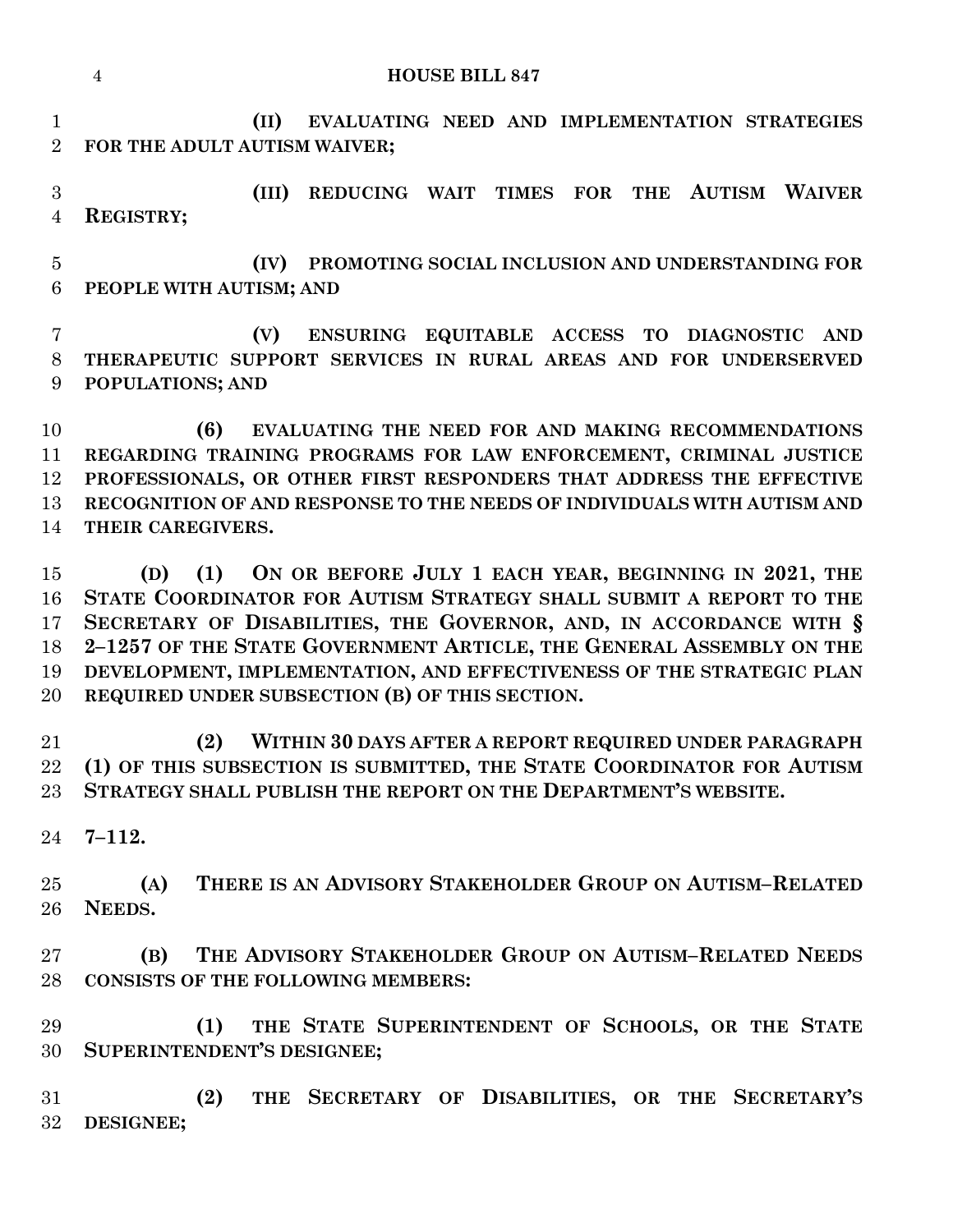**HOUSE BILL 847** 5

| $\mathbf{1}$<br>$\overline{2}$ | (3)<br>DESIGNEE;                        | THE SECRETARY OF HUMAN SERVICES, OR THE SECRETARY'S                                                  |
|--------------------------------|-----------------------------------------|------------------------------------------------------------------------------------------------------|
| 3                              | (4)                                     | THE SECRETARY OF HEALTH, OR THE SECRETARY'S DESIGNEE;                                                |
| 4                              | (5)                                     | THE STATE COORDINATOR FOR AUTISM STRATEGY;                                                           |
| $\overline{5}$<br>6            | (6)<br><b>ONE</b>                       | <b>MARYLAND</b><br>OF<br><b>THE</b><br><b>REPRESENTATIVE</b><br>SPEECH-LANGUAGE-HEARING ASSOCIATION; |
| 7<br>8                         | (7)<br><b>DISABILITIES COUNCIL; AND</b> | ONE REPRESENTATIVE OF THE MARYLAND DEVELOPMENTAL                                                     |
| 9<br>10                        | (8)<br><b>THERAPY ASSOCIATION;</b>      | ONE REPRESENTATIVE OF THE MARYLAND OCCUPATIONAL                                                      |
| 11                             | (9)                                     | ONE REPRESENTATIVE OF THE ARC MARYLAND;                                                              |
| 12                             |                                         | (10) ONE REPRESENTATIVE OF PATHFINDERS FOR AUTISM;                                                   |
| 13                             |                                         | (11) ONE REPRESENTATIVE OF ITINERIS; AND                                                             |
| 14<br>15                       | (8)(12)<br><b>GOVERNOR:</b>             | <b>THE</b><br><b>FOLLOWING</b><br>MEMBERS,<br><b>APPOINTED</b><br><b>THE</b><br>BY                   |
| 16                             | (I)                                     | A SCHOOL PSYCHOLOGIST;                                                                               |
| 17                             | (II)                                    | A PHYSICAL THERAPIST;                                                                                |
| 18                             | H                                       | AN OCCUPATIONAL THERAPIST:                                                                           |
| 19                             |                                         | $(HV)$ (III) A PEDIATRICIAN;                                                                         |
| 20                             |                                         | $\leftrightarrow$ (IV)<br>TWO PARENTS OF CHILDREN WITH AUTISM;                                       |
| 21                             |                                         | TWO SELF-ADVOCATES WITH AUTISM;                                                                      |
| 22<br>23                       | THE STATE;                              | (VII) ONE REPRESENTATIVE OF PUBLIC UNIVERSITIES IN                                                   |
| 24<br>$25\,$                   | SYSTEMS IN THE STATE; AND               | (VIII) ONE REPRESENTATIVE OF LOCAL PUBLIC SCHOOL                                                     |
| 26                             |                                         | (VIII) ONE REPRESENTATIVE FROM THE BUSINESS COMMUNITY;                                               |

**AND**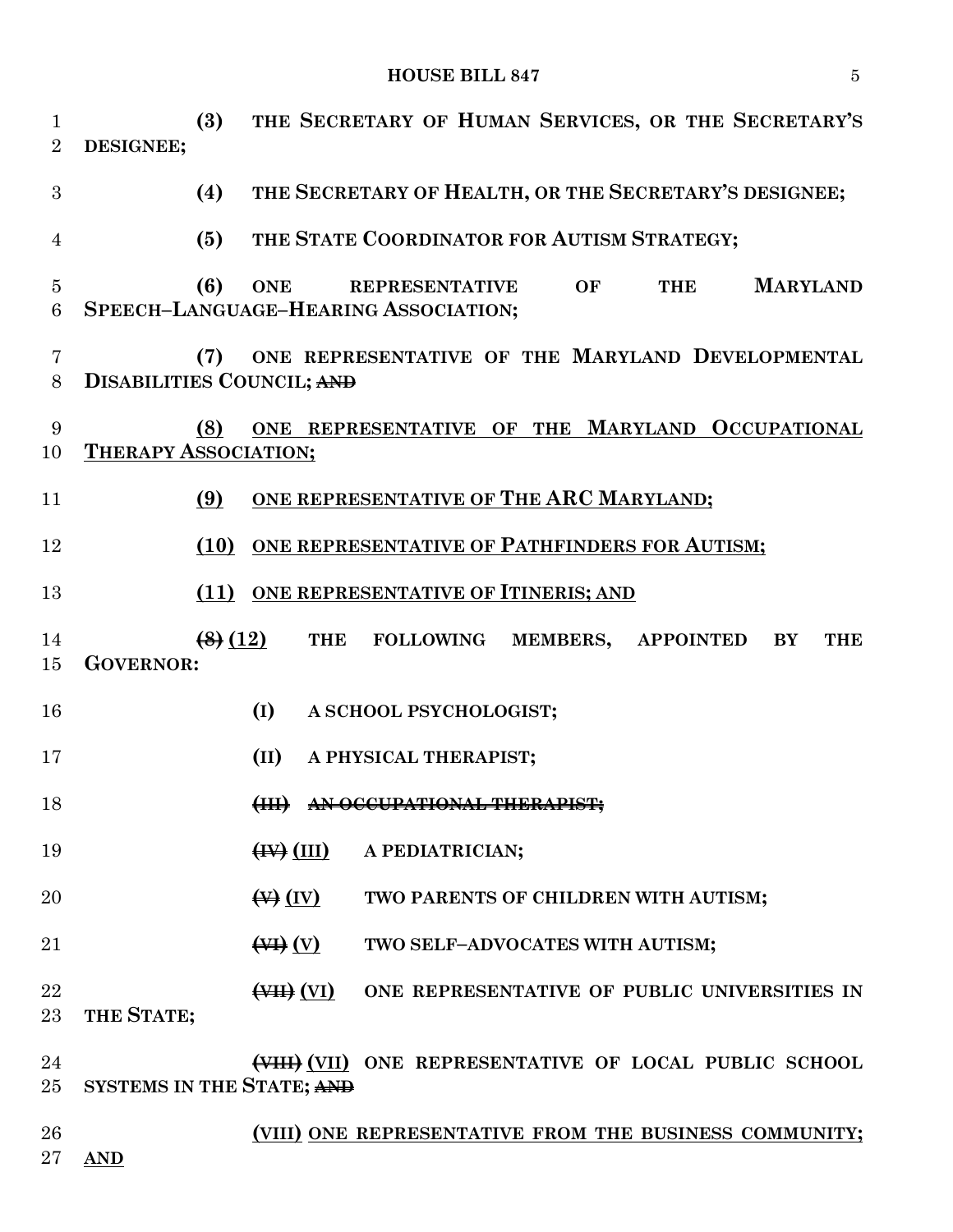**HOUSE BILL 847**

 **(IX) ANY ADDITIONAL MEMBERS WITH EXPERTISE OR EXPERIENCE IN AUTISM–RELATED NEEDS AS CONSIDERED NECESSARY. (C) THE STATE COORDINATOR FOR AUTISM STRATEGY SHALL CHAIR THE ADVISORY STAKEHOLDER GROUP ON AUTISM–RELATED NEEDS. (D) THE DEPARTMENT OF DISABILITIES SHALL PROVIDE STAFF FOR THE ADVISORY STAKEHOLDER GROUP ON AUTISM–RELATED NEEDS. (E) A MEMBER OF THE ADVISORY STAKEHOLDER GROUP ON AUTISM–RELATED NEEDS: (1) MAY NOT RECEIVE COMPENSATION AS A MEMBER OF THE ADVISORY STAKEHOLDER GROUP ON AUTISM–RELATED NEEDS; BUT (2) IS ENTITLED TO REIMBURSEMENT FOR EXPENSES UNDER THE STANDARD STATE TRAVEL REGULATIONS, AS PROVIDED IN THE STATE BUDGET. (F) THE ADVISORY STAKEHOLDER GROUP ON AUTISM–RELATED NEEDS SHALL WORK WITH THE STATE COORDINATOR FOR AUTISM STRATEGY TO: (1) IDENTIFY AND EVALUATE EXISTING SERVICES FOR INDIVIDUALS WITH AUTISM AND THEIR FAMILIES; (2) DEVELOP A STRATEGIC PLAN FOR ADDRESSING AUTISM–RELATED NEEDS IN THE STATE; (3) PROMOTE, MONITOR, AND EVALUATE IMPLEMENTATION OF THE STRATEGIC PLAN; AND (4) RECOMMEND AND IMPLEMENT CHANGES TO THE STRATEGIC PLAN. (G) (1) THE ADVISORY STAKEHOLDER GROUP ON AUTISM–RELATED NEEDS SHALL HOLD ITS INITIAL MEETING ON OR BEFORE DECEMBER 31, 2020. (2) BEGINNING IN 2021, THE ADVISORY STAKEHOLDER GROUP ON AUTISM–RELATED NEEDS SHALL MEET QUARTERLY EACH CALENDAR YEAR.** 7–120. (a) The Commission consists of: (1) the following members, appointed by the Governor: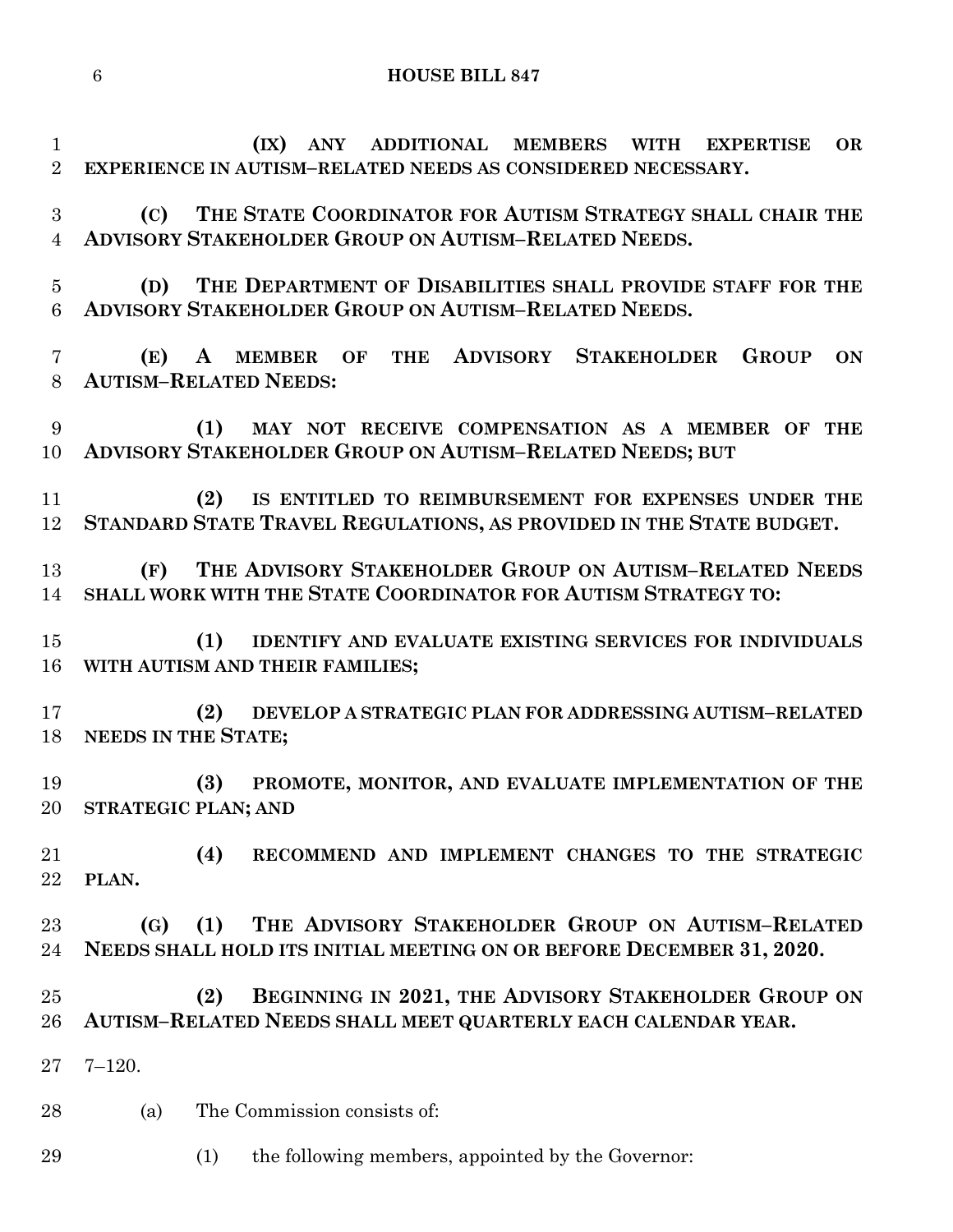**HOUSE BILL 847** 7

| $\mathbf{1}$                                 |                                                                                                                                                                                                                              | (i)     | one individual with a physical disability;                                                                                                                                                                                                                                                                                                                                                                                                           |  |  |
|----------------------------------------------|------------------------------------------------------------------------------------------------------------------------------------------------------------------------------------------------------------------------------|---------|------------------------------------------------------------------------------------------------------------------------------------------------------------------------------------------------------------------------------------------------------------------------------------------------------------------------------------------------------------------------------------------------------------------------------------------------------|--|--|
| $\overline{2}$                               |                                                                                                                                                                                                                              | (ii)    | one individual who has experienced mental illness;                                                                                                                                                                                                                                                                                                                                                                                                   |  |  |
| $\boldsymbol{3}$<br>4                        | with an intellectual disability;                                                                                                                                                                                             | (iii)   | two individuals with a developmental disability, including one                                                                                                                                                                                                                                                                                                                                                                                       |  |  |
| $\overline{5}$                               |                                                                                                                                                                                                                              | (iv)    | one individual who is blind;                                                                                                                                                                                                                                                                                                                                                                                                                         |  |  |
| 6                                            |                                                                                                                                                                                                                              | (v)     | one individual who is deaf or hard of hearing;                                                                                                                                                                                                                                                                                                                                                                                                       |  |  |
| 7                                            |                                                                                                                                                                                                                              | (vi)    | one parent or foster parent of a child with a disability;                                                                                                                                                                                                                                                                                                                                                                                            |  |  |
| 8                                            |                                                                                                                                                                                                                              | (vii)   | four members of the general public who have disabilities;                                                                                                                                                                                                                                                                                                                                                                                            |  |  |
| 9<br>10                                      | organizations;                                                                                                                                                                                                               | (viii)  | three representatives from statewide disability advocacy                                                                                                                                                                                                                                                                                                                                                                                             |  |  |
| 11                                           |                                                                                                                                                                                                                              | (ix)    | one representative from the home health care industry;                                                                                                                                                                                                                                                                                                                                                                                               |  |  |
| 12<br>13                                     |                                                                                                                                                                                                                              | (x)     | one representative from a statewide organization of providers of<br>services and support for individuals with disabilities;                                                                                                                                                                                                                                                                                                                          |  |  |
| 14<br>$15\,$                                 | Disability; and                                                                                                                                                                                                              | $(x_i)$ | one representative from the Alliance of Local Commissions on                                                                                                                                                                                                                                                                                                                                                                                         |  |  |
| 16<br>17<br>18                               | two representatives from the Board, one of whom shall be<br>(xii)<br>selected by the Secretary and one of whom shall be the Secretary of Budget and<br>Management or the designee of the Secretary of Budget and Management; |         |                                                                                                                                                                                                                                                                                                                                                                                                                                                      |  |  |
| 19<br>20                                     | (2)<br>President of the Senate; [and]                                                                                                                                                                                        |         | one representative from the Senate of Maryland, appointed by the                                                                                                                                                                                                                                                                                                                                                                                     |  |  |
| 21<br>22                                     | (3)<br>by the Speaker of the House; AND                                                                                                                                                                                      |         | one representative from the Maryland House of Delegates, appointed                                                                                                                                                                                                                                                                                                                                                                                   |  |  |
| 23                                           | (4)                                                                                                                                                                                                                          |         | THE STATE COORDINATOR FOR AUTISM STRATEGY.                                                                                                                                                                                                                                                                                                                                                                                                           |  |  |
| 24<br>$25\,$<br>$26\,$<br>$27\,$<br>28<br>29 | <u>Act.</u>                                                                                                                                                                                                                  |         | SECTION 2. AND BE IT FURTHER ENACTED, That, until the position of State<br>Coordinator for Autism Strategy established under § 7-111 of the Human Services Article,<br>as enacted by Section 1 of this Act, is filled, the Secretary of Disabilities, or the Secretary's<br>designee, shall chair the Advisory Stakeholder Group on Autism-Related Needs<br>established under § 7–112 of the Human Services Article, as enacted by Section 1 of this |  |  |